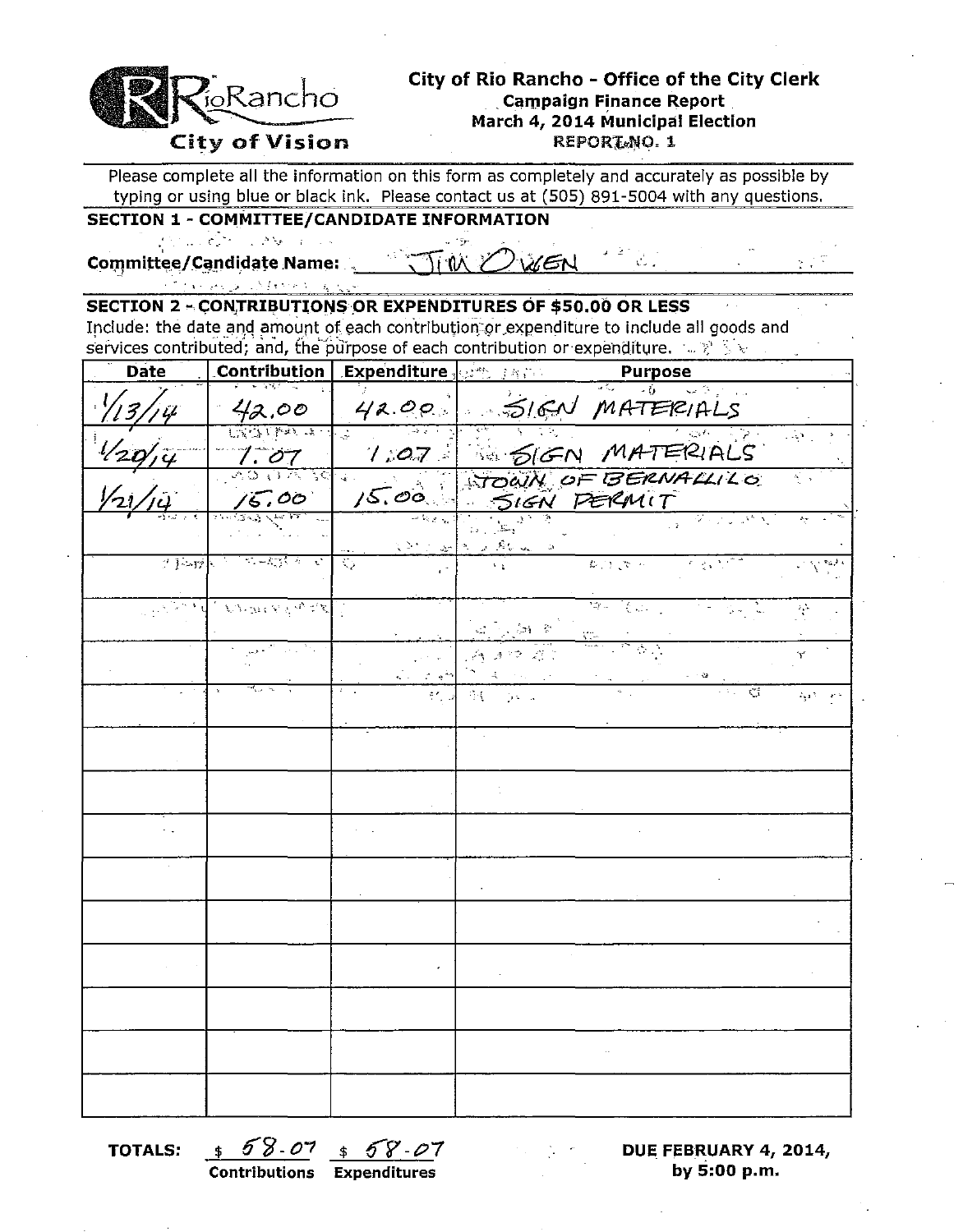### CITY OF RIO RANCHO - CAMPAIGN FINANCE REPORT NO. 1 **PAGE 2 - Committee Name:**

**SECTION 3 - CONTRIBUTIONS OR EXPENDITURES OF MORE THAN \$50.00 (Cumulative)** Include: the name and address of the person or entity from whom any cumulative contribution or expenditure of more than \$50.00 was received or made; the date and amount of each contribution or expenditure to include all goods and services contributed; and, the purpose of each contribution or expenditure.

| <b>Date</b>        | <b>Contribution Expenditure</b>                                                                |                                                                                                       | Name/Address                                                           | <b>Purpose</b>                                 |
|--------------------|------------------------------------------------------------------------------------------------|-------------------------------------------------------------------------------------------------------|------------------------------------------------------------------------|------------------------------------------------|
| 12/4/13            | $75^\infty$                                                                                    | $75^{\frac{28}{12}}$                                                                                  | TM OWEN<br>876 THUNDERRO                                               | SANDOVAL COUNTY<br>VOTER DISK & CERTIFICATION  |
| $\frac{2}{6}$      | 67.28                                                                                          | 57.28                                                                                                 | ΤC<br>11                                                               | SANDOVAL COVNTY<br>ELECTION DATA<br>in di ca   |
| 12/27/3            | 14280                                                                                          | 149.80                                                                                                | OWEN GRAPHICS<br>ふくする しょうしょう<br>$\sim 10^{-11}$ and $\sim 10^{-11}$    | SIGN STAKES                                    |
| 12/3/13            | 80,00                                                                                          | 80,00                                                                                                 | <b>JIM OWEN %</b><br>$\mathbf{t}$<br>$1 - 1$                           | RR. SIGN TERMIT                                |
| $V_7/74$           | '50.00                                                                                         | 大型                                                                                                    | <b>ARTURO BONIELLO</b><br>3112 JANE CIR<br>72, 74,                     | DONATION                                       |
| $\frac{1}{2}$      | $\overline{\mathbf{r}}$ , $\mathbf{r}$ , $\mathbf{r}$ , $\mathbf{r}$ , $\mathbf{r}$<br>500.00. | $\overline{A_{\alpha_1}A_{\alpha_2}A_{\alpha_3}A_{\alpha_4}A_{\alpha_5}A_{\alpha_6}}$<br>بري والأراجي | RON & LISA CERUMMES<br>$7408$ $W120W$<br>$w$ <sub>0</sub> 00. $ABQ.NW$ | DONATION                                       |
| $\frac{1}{2}$      | 1000.00                                                                                        | $\frac{1}{2}$ , $\frac{1}{2}$ , $\frac{1}{2}$ , $\frac{1}{2}$ , $\frac{1}{2}$ , $\frac{1}{2}$ ,       | ๖ธาค ๐๗๐๙<br>THUNDER                                                   | LOAN/DONATION                                  |
| $V_{ {C}/ {C} }$   | 99.00                                                                                          | 99.00                                                                                                 | OWENGERNHICS<br>"                                                      | BUSINESS CARDS.                                |
| $\frac{1}{2}}$     | 328.00                                                                                         | 328.00                                                                                                | $U_{\rm eff} = U$                                                      | CAMPAIGN SIGNS.                                |
| $\frac{1}{2}$      |                                                                                                | $1,507$ <u><math>51</math></u>                                                                        | $210$ ENTERPR SE<br>RD STEA. RR.                                       | MAILING                                        |
| $\frac{1}{24}$ /14 | 550                                                                                            | 55000                                                                                                 | COWEN GRAPHICS<br>$876$ THUNDER.                                       | PRINTING MAILER                                |
|                    |                                                                                                |                                                                                                       |                                                                        |                                                |
|                    |                                                                                                |                                                                                                       |                                                                        |                                                |
|                    |                                                                                                |                                                                                                       |                                                                        |                                                |
|                    |                                                                                                |                                                                                                       |                                                                        |                                                |
|                    |                                                                                                |                                                                                                       |                                                                        |                                                |
|                    |                                                                                                |                                                                                                       |                                                                        |                                                |
|                    |                                                                                                |                                                                                                       |                                                                        |                                                |
|                    |                                                                                                |                                                                                                       |                                                                        |                                                |
|                    |                                                                                                |                                                                                                       |                                                                        |                                                |
|                    |                                                                                                |                                                                                                       |                                                                        |                                                |
| <b>TOTALS:</b>     |                                                                                                | $$2,989-08$ $$2,846-69$                                                                               |                                                                        | $\sim$ $\sim$ $\star$<br>DUE FEBRUARY 4, 2014, |

**Contributions Expenditures** 

by 5:00 p.m.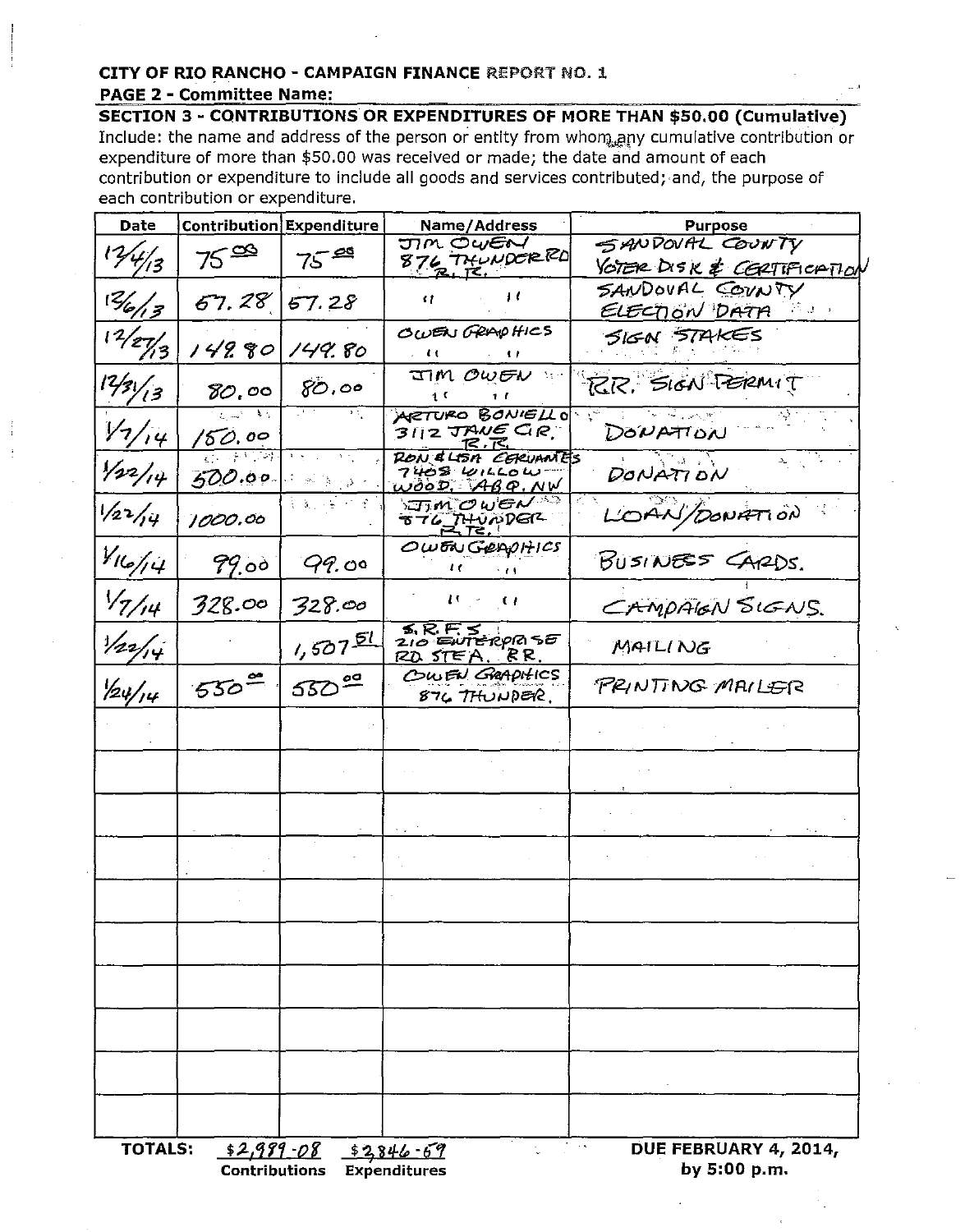## CITY OF RIO RANCHO - CAMPAIGN FINANCE REPORT NO. 1 PAGE 3

**SECTION 4 - TOTALS** 

|                                     | - 22 H J                                              |                     |
|-------------------------------------|-------------------------------------------------------|---------------------|
| Total Contributions Page 1:         | $58 - 67$ Total Expenditures Page 1:                  | 58.07               |
| Total Contributions Page 2:         | \$ 2, 989, 58 Total Expenditures Page 2:              | \$2,846.59          |
| Total Contributions Page 4:         | Total Expenditures Page 4:<br>\$                      | $\frac{1}{2} - 0$ – |
| Total Contributions REPORT 1:       | \$3,047,15 Total Expenditures REPORT 1:               | \$2,904.46          |
| <b>Total Contributions To Date:</b> | \$3,047-15 Total Expenditures To Date: $ $ \$2,904=44 |                     |

## DUE FEBRUARY 4, 2014, by 5:00 p.m.

**SECTION 5 - APPROVALS** Jim Owen **Committee Name:**  $J_{1}m$   $C\omega$ EN hereby declare that this Campaign Finance  $I_{\ell}$ Report has been prepared with all reasonable diligence and is true and complete. Authorized Signature Subscribed and sworn to me this  $-4\%$  of \_\_\_\_\_  $H$ - $e$ b- $u$  $, 2014$ Stamp/Seal **OFFICIAL SEAL** Notar y Public Daniel J. Valenzuela **NOTARY PUBLIC**  $-24 - 701$ <br>My Commission Expires My Commission Expires  $44$ Received in the Office of the City Clerk at  $\frac{\sqrt{3}/54}{\sqrt{3}}$  (a.m./p/m) on the day of  $\sqrt{7e^{6n}a}$  / CITY CLERK FEB 4'14 PM354 Stephen J. Ruger, City Clerk